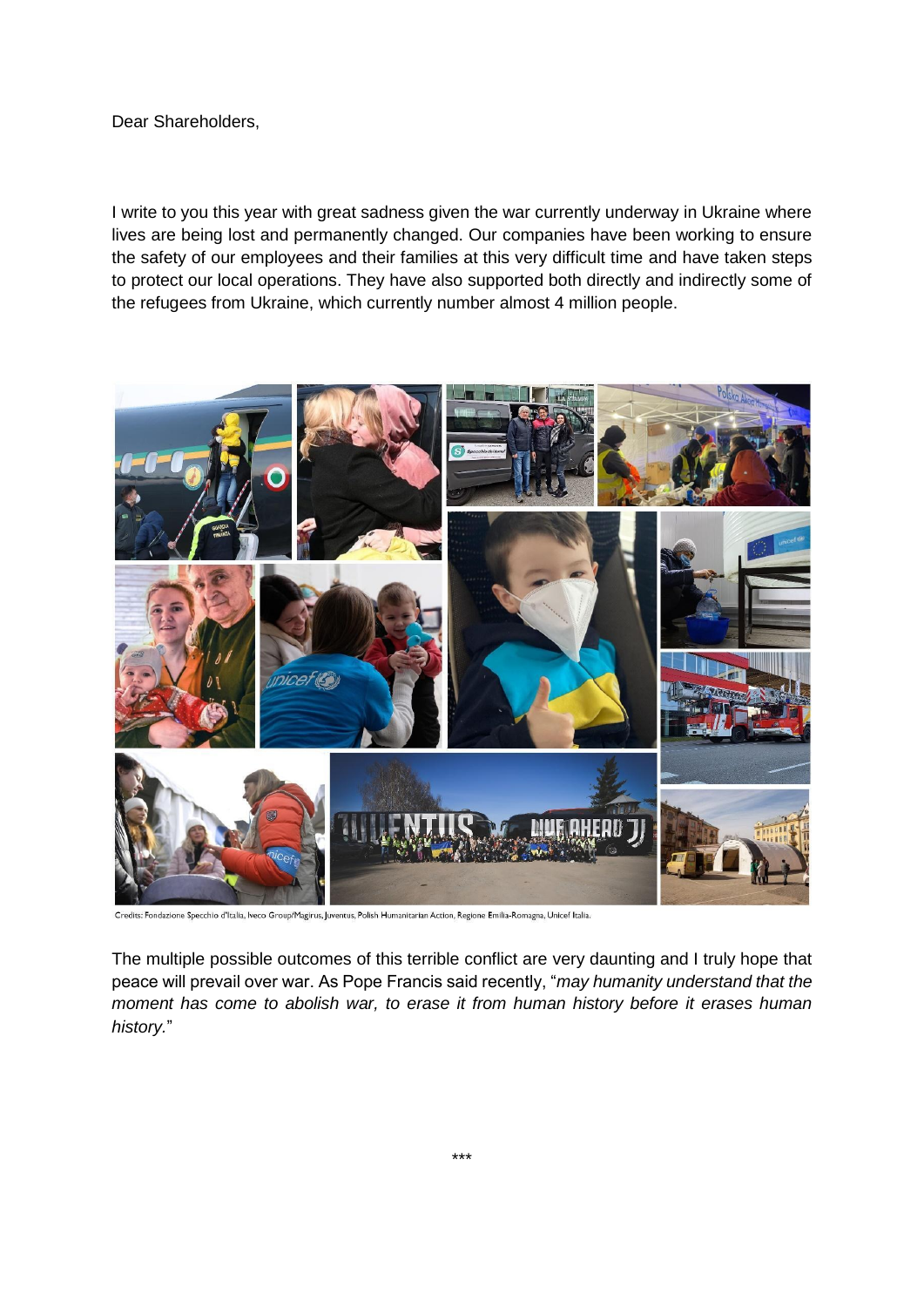# **EXOR IN 2021**

I want to start this letter with an overview of our performance. In 2021, Exor's Net Asset Value per share, or NAV per Share, increased by 29.7% and we outperformed by 0.4 p.p. our benchmark, the MSCI World Index in Euro. (This year we changed our denomination from US dollars to Euros to increase our alignment with our balance sheet and listing currency.)

| EXOR NAV PER SHARE PERFORMANCE vs. THE MSCI WORLD INDEX (in Euro) |                        |                      |                               |  |  |
|-------------------------------------------------------------------|------------------------|----------------------|-------------------------------|--|--|
| Annual percentage change                                          |                        |                      |                               |  |  |
| Year                                                              | 1 - Exor NAV per share | 2 - MSCI World Index | <b>Relative results (1-2)</b> |  |  |
| 2009                                                              | 87.1                   | 37.8                 | 49.3                          |  |  |
| 2010                                                              | 44.2                   | 17.2                 | 27.0                          |  |  |
| 2011                                                              | (23.8)                 | (4.5)                | (19.3)                        |  |  |
| 2012                                                              | 19.3                   | 11.4                 | 7.9                           |  |  |
| 2013                                                              | 15.8                   | 18.7                 | (2.9)                         |  |  |
| 2014                                                              | 14.5                   | 17.2                 | (2.7)                         |  |  |
| 2015                                                              | 20.8                   | 8.3                  | 12.5                          |  |  |
| 2016                                                              | 13.2                   | 8.5                  | 4.7                           |  |  |
| 2017                                                              | 37.9                   | 5.5                  | 32.4                          |  |  |
| 2018                                                              | (9.5)                  | (5.9)                | (3.6)                         |  |  |
| 2019                                                              | 37.1                   | 27.5                 | 9.6                           |  |  |
| 2020                                                              | 3.5                    | 4.6                  | (1.1)                         |  |  |
| 2021                                                              | 29.7                   | 29.3                 | 0.4                           |  |  |
| <b>Compounded annual rate</b>                                     | 19.8                   | 13.0                 | 6.8                           |  |  |

Note: data in 2009 starts from March 1st, the date before Exor's listing on Borsa Italiana (Euronext Milan).

Our performance was mainly driven by the underlying growth in value of our listed companies. In 2021, CNH Industrial grew by 66.3%, Stellantis by 41.1% and Ferrari by 20.6%. In addition, we benefited from an adjustment in the valuation of PartnerRe (+13.1% in USD, +20.6% in Euro) to bring it in line with its agreed sale price.

### **NET ASSET VALUE AT 31 DECEMBER 2021**

| $\epsilon$ million             | 31/12/2021 | 31/12/2020 | Change vs 31/12/2020 |          |
|--------------------------------|------------|------------|----------------------|----------|
|                                |            |            | <b>Amount</b>        | %        |
| Companies                      | 34,314     | 26,941     | 7,373                | $+27.4%$ |
| <b>Others</b>                  | 1,833      | 1,210      | 623                  | $+51.5%$ |
| <b>Gross Asset Value (GAV)</b> | 36,147     | 28,151     | 7.996                | $+28.4%$ |
| Gross Debt                     | (4,307)    | (4, 110)   | (197)                | $+4.8%$  |
| Other liabilities              | (771)      | $\circ$    | (771)                | n.a.     |
| Net Asset Value (NAV)          | 31,069     | 24,041     | 7,028                | $+29.2%$ |
| NAV per Share $(\epsilon)$     | 132.4      | 102.1      | 30.3                 | $+29.7%$ |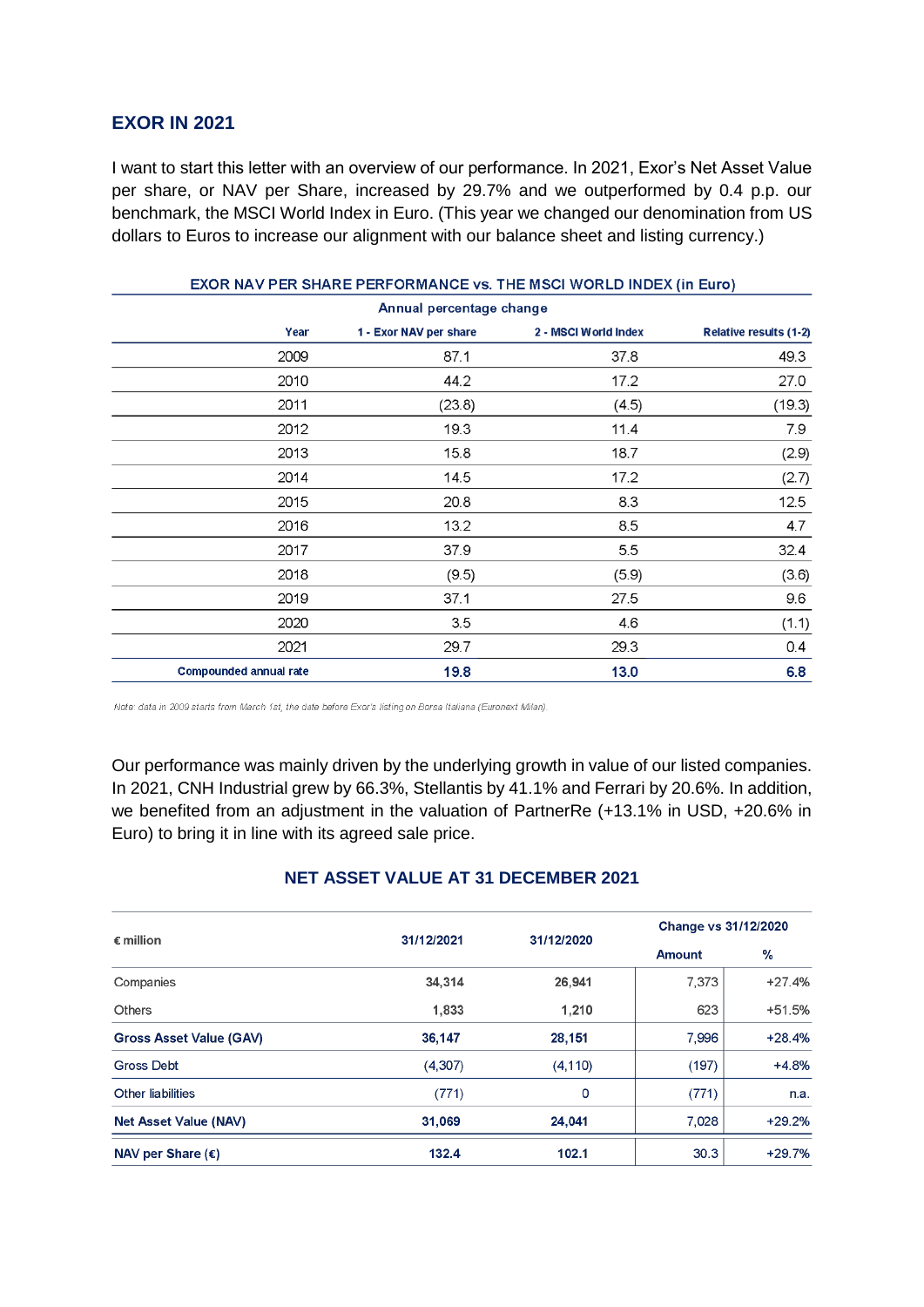# *Companies (95.0% of GAV)*

Our companies are the ones in which we have significant ownership. In each of these, we play a role within their governance and work with them to support not only their financial performance but also how they renew themselves, how they create distinctiveness and how they act in a responsible way. Exor's purpose is "*to build great companies*" and we believe this means constantly raising the bar in all four of these areas.

This year I am going to begin this overview with our largest privately held company, PartnerRe.

In December 2021, we signed a definitive agreement for the sale of PartnerRe to Covéa for a total cash consideration of \$9 billion. As I wrote in our Letter to Shareholders in 2019, we believe that Covéa will provide a "*good home for PartnerRe and its employees*" and that having access to Covéa's balance sheet will be "*competitively advantageous*" for the business. However, as I then noted in my letter of 2020, we also felt that the revised price offered by Covéa during our initial negotiations *"did not properly reflect the company's true value and its bright prospects*". In 2021, a new round of discussions with Covéa took place and this enabled us to reach a revised agreement with a high degree of trust. We are pleased that this transaction is now going ahead as we continue to believe that it is in the best interests of PartnerRe, Covéa and Exor.

Given that PartnerRe represented the biggest ever acquisition in Exor's history, I would like to share with you how we worked with the Board and its leadership team during our ownership on its path to becoming a great company.

We acquired PartnerRe in March 2016 after its Board decided not to pursue a merger with a competitor and accepted a superior cash offer from Exor. At the time, PartnerRe was facing several challenges. These included absorbing an outlier Non-Life underwriting loss following the Tohuku earthquake in 2011 (which resulted in a downgrade from the rating agencies), owning a sub-scale and unprofitable Non-Life primary insurance business, and managing a Life & Health reinsurance business that lacked product diversity and a presence in key markets.

From this starting point, we supported the company to improve its strategy and its operations. The company downsized its primary insurance business given its lack of scale, infrastructure and access to distribution. It meanwhile grew its Life & Health reinsurance business organically as well as through the acquisition of Aurigen, a leading Canadian insurer, which was purchased at book value in 2017. After being strengthened by these actions, the Life & Health business provided growing and diversifying profit streams with limited capital consumption. During our ownership, the value in force of this business more than tripled, growing from \$204 million in December 2015 to \$757 million in December 2021. This segment also showed healthy profitability, reporting \$70 million in allocated underwriting profit in 2020 and \$97 million in 2021, despite the increased mortality losses sadly generated in these years by the COVID-19 pandemic.

During our ownership PartnerRe also developed a third-party capital Insurance Linked Solutions (ILS) business. ILS used capital provided by PartnerRe's partners – primarily pension funds, asset managers and other institutional investors – to underwrite a portion of its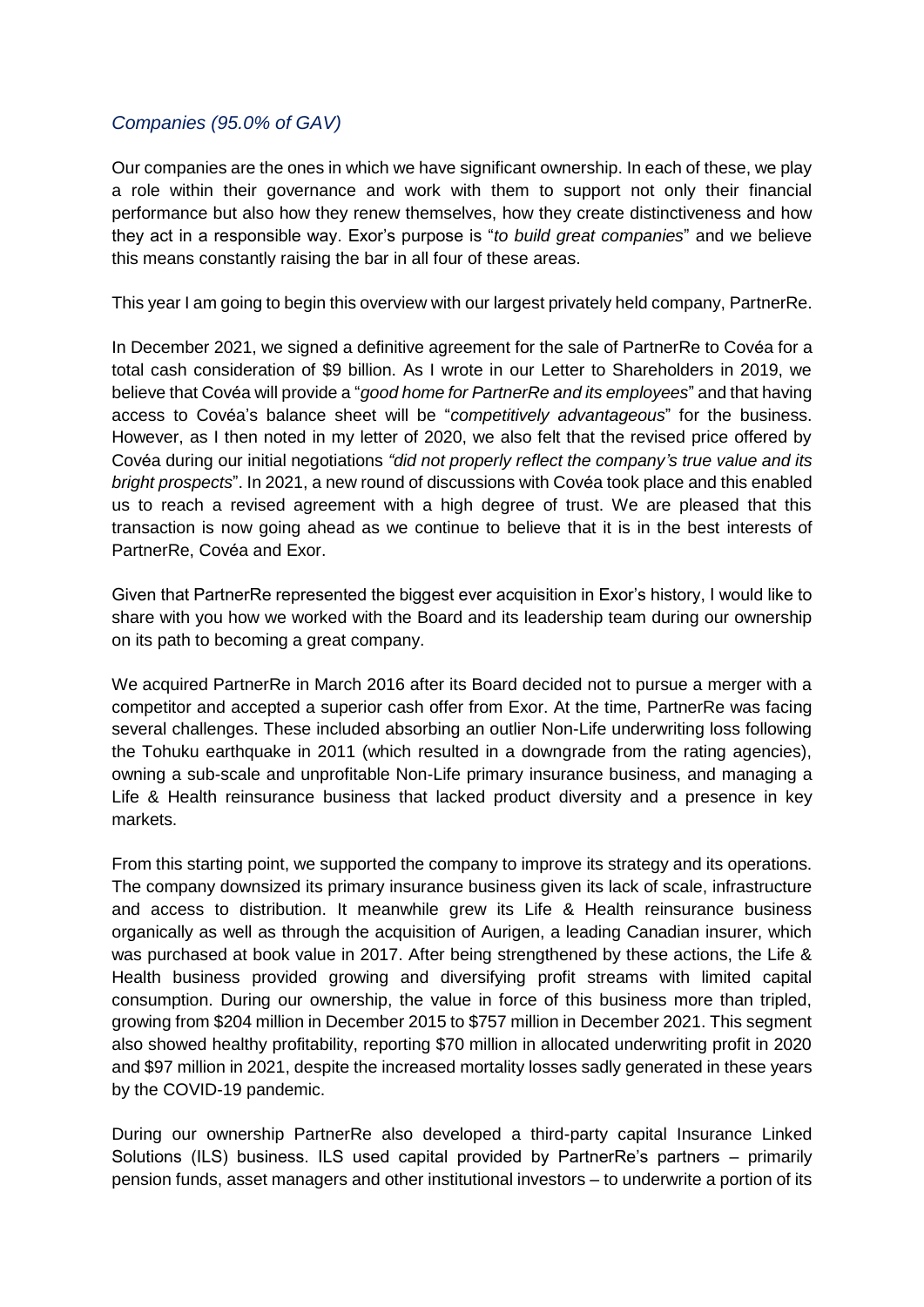catastrophe and specialty business. This ILS business allowed PartnerRe to de-risk its balance sheet, transforming a highly volatile stream of profits with high capital consumption into a less capital-intensive asset management income stream. By December 2021, the ILS business had \$1.1 billion of assets under management making it an important player in this attractive market for reinsurers.

We also worked with PartnerRe on its operations to improve its investment returns, operating costs, capital structure and Non-Life underwriting profits.

We addressed investment returns by simplifying PartnerRe's investment activity to focus on core fixed income products and to use Exor and PartnerRe's investment capabilities to manage directly the bulk of its financial assets (the assets not intended to back reinsurance liabilities). As a result of these actions, PartnerRe was able to earn superior returns and decrease its sensitivity to interest rates. Total invested assets grew from \$16.5 billion in 2016 to \$20.5 billion in 2021 and the company's investment performance ranked in the top quartile of the industry.

PartnerRe's operating costs were addressed by streamlining its organisational structure, IT infrastructure and location footprint. These actions reduced annual operating costs by over \$100 million during our ownership (a greater than 25% reduction). We reinvested a portion of these savings to build the Life & Health business, growing the number of associates in that area from 98 to 286. These decisions delivered a significantly improved cost ratio, from 7.2% to 5.7%, which is among the best in the industry.

PartnerRe's capital structure was optimised by changing its mix of Tier 1 and 2 capital, alongside diversifying its funding market to include European issued debt since this is significantly cheaper than its USD denominated counterpart. Through these changes, the company was able to reduce its annual financial run rate costs (interest expenses and preferred dividends) by \$41 million in 2021 compared to 2015. By increasing its European debt, it was also able to better match its assets to its liabilities.

Despite these successes, we found it initially more difficult to improve the performance of PartnerRe's Non-Life business partly because four out of the six years of Exor's ownership were characterised by market catastrophe losses in excess of \$60 billion per year. However, the result of our efforts to improve performance in this area became evident in 2021, when PartnerRe delivered a Non-Life underwriting profit of \$507 million (a combined ratio of 90.5%), despite the fact that the industry absorbed over \$100 billion of market catastrophe losses last year.

Overall, the improvements at PartnerRe that were achieved during our ownership are expected to deliver \$3.5 billion of capital gains to Exor (including dividends). These gains come after paying out over \$2 billion in catastrophe and COVID-19 losses to policyholders since 2016, money that has supported thousands of people around the world impacted by tragic disasters and pandemic events.

As PartnerRe moves under the ownership of Covéa, the combined company will benefit from the increased scale and financial strength of its shared business lines. Although we are saying goodbye to PartnerRe, we will maintain strong ties as we will with Covéa by continuing to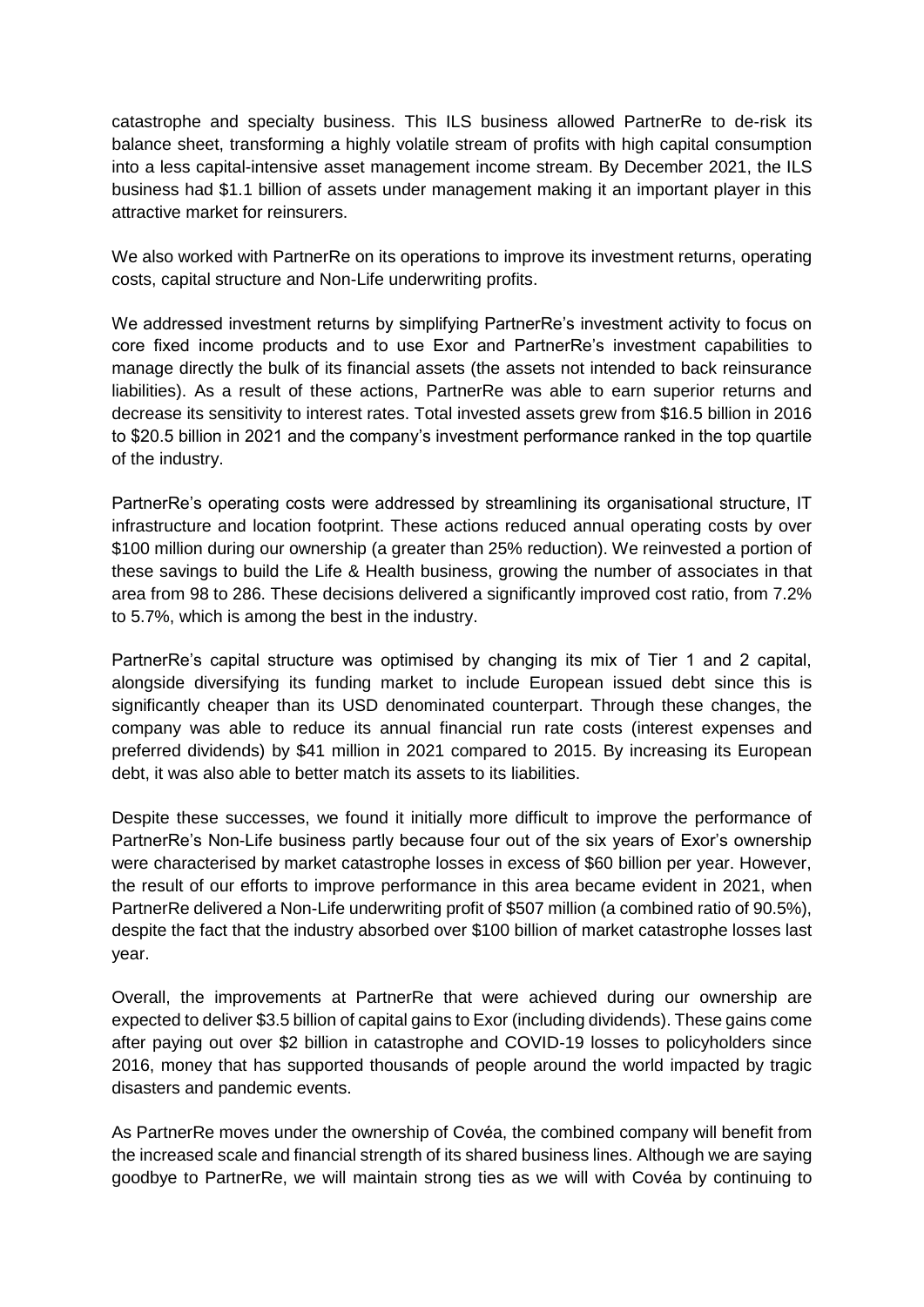invest together, having established a relationship that is based on mutual trust and a shared long-term horizon. I would like to thank PartnerRe's Board, its Chairman Brian Dowd, its CEO Jacques Bonneau (who will continue to lead the company), its management team and its associates for all they have done and I wish them well as they take the next steps on their journey to building a great company.

In 2021, Ferrari, our most valuable company, achieved a record year that highlighted the strength of its product lines with double-digit growth in net revenues of €4.3 billion (+23.4%) and record EBITDA of €1.5 billion. The order book for last year was the strongest ever and covers well into 2023 with all regions showing significant growth. The company has carefully managed this impressive order intake in line with its strategy of controlling growth and preserving exclusivity. Ferrari sold 11,155 units in 2021 and continues to offer extraordinary vehicles positioned at the top end of the luxury industry.

During this year, Ferrari has added to its range including the launch of the 812 Competizione with its revolutionary aerodynamics, the exhilarating 296 GTB, which features the latest hybrid powertrain, combining a V6 turbo with an electric motor, and the evocative Ferrari Daytona SP3, the latest limited edition Icona. Ferrari has also introduced its brand into exciting new territories including launching its first fashion collection – a range that truly reflects its excellence in quality and design – and starting to give its stores a new look to complement its offering. In addition, the company also reopened and revitalised its Cavallino restaurant in Maranello, while retaining its heritage.

On the track this was Ferrari's best ever GT season, winning the Drivers' and Manufacturers' World titles in the FIA World Endurance Championship and claiming victory at the 24 Hours of Le Mans. It also announced its eagerly awaited return to the top class of the FIA World Endurance Championship in 2023 with its Le Mans Hypercar (LMH) programme and attracted a passionate new audience with the Ferrari Esports Series, gaining 35,000 participants across Europe. With five podium places and third place in the constructor standings, the Formula One season produced some encouraging signs and the company is now focussed on the 2022 challenge, confident that the *Scuderia* has the best pair of drivers on the grid in Charles Leclerc and Carlos Sainz, who are off to a good start.

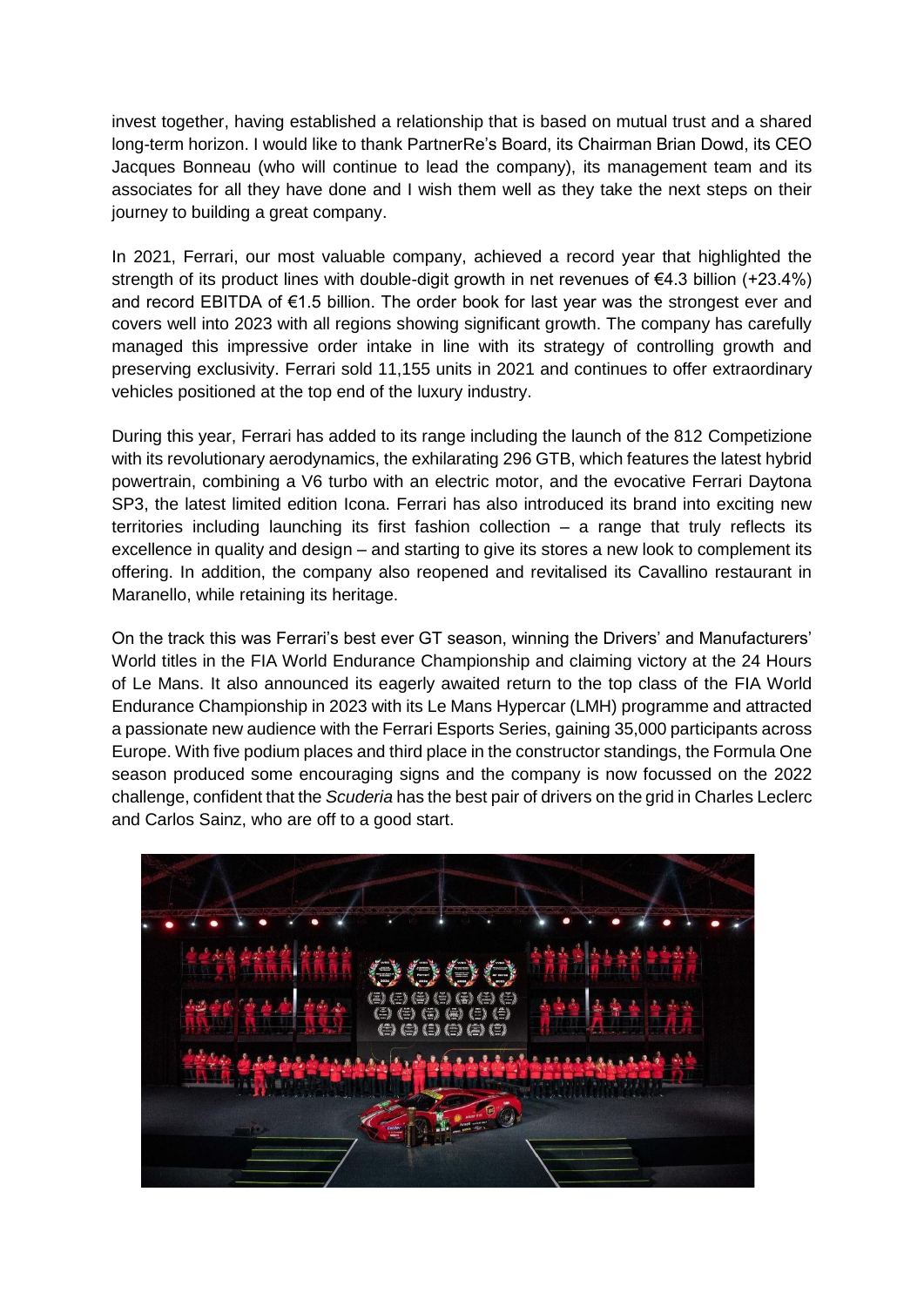Enzo Ferrari, who founded the company, once said that "*Ferrari above all is made of people*". After stepping in last year as CEO, I can only echo this, thanking the Ferrari team for everything that we achieved together and warmly welcoming Benedetto Vigna who succeeded me. Benedetto joins Ferrari from STMicroelectronics ("ST"), where he was President of its Analog, MEMS (Micro-electromechanical Systems) and Sensors Group, ST's largest and most profitable operating business. His knowledge, gained from over 25 years working at the heart of the semiconductor industry that is rapidly transforming the automotive sector, will accelerate Ferrari's ability to pioneer the application of next generation technologies.

As it continues on its journey, Ferrari will be working with LoveFrom, the creative collective led by Jony Ive (who has also joined the Exor Partners Council) and Marc Newson. Exor has announced a multi-year collaboration with LoveFrom and the first expression of this new partnership will bring together Ferrari's legendary performance and excellence with LoveFrom's unrivalled experience and creativity that has defined extraordinary worldchanging products.

During my last Ferrari leadership meeting as CEO, I shared with my colleagues the existential moment that Hermès went through a century ago. The two grandsons of the founder, Thierry Hermès, did not see eye to eye on the way forward for the family business, which was then a global leader in luxury saddlery and accessories for carriages and horses. Émile-Maurice had returned from America where he had seen the rapid rise of the automobile, which was disrupting their market. He told his brother, Adolphe, that Hermès had to seek renewal and change. But, while Émile-Maurice wanted to embrace this challenge, Adolphe decided to sell his stake in the business to his brother. Émile-Maurice then began using the company's leather goods skills to produce suitcases for automobiles and, in 1922, introduced handbags after his wife complained of not being able to find one to her liking. The company has since gone from strength to strength, while continuing to be owned and operated by its founding family – an inspiration to everyone who leads companies in transitioning markets.

Ferrari is not alone in operating in a rapidly changing world. Like Ferrari, Stellantis is committed to seeking renewal and change within a revolutionising industry. In 2021 alone, there were 11 sizable public listings of pure EV (electric vehicle) players. The top 10 most valuable pure EV companies, which together sold close to 1% of total vehicle units and a third of the electrified units, were worth over \$1.5 trillion at year end, while the most valuable 10 traditional car companies, which sold most of the remaining 99% of units, were worth \$1 trillion. Markets are clearly telling us where the future is going and Émile-Maurice is a great example for us to keep in mind.

Stellantis used its Electrification Day in July 2021 and its Software Day in December to outline its future direction. These two themes underpin Stellantis' shift to become a sustainable mobility tech company. For example, its EV battery sourcing strategy plans to secure more than 130 gigawatt hours (GWh) of capacity by 2025 and more than 260 GWh by 2030. The EV battery and component needs will be met using five "gigafactories" in Europe and North America, together with additional supply contracts and partnerships. Software needs to work in harmony with electrification, so Stellantis has also mapped out how it will deploy nextgeneration tech platforms. These build on existing infrastructure to change how customers interact with its brands and cars, moving from 12 million monetizable connected cars globally to 34 million cars.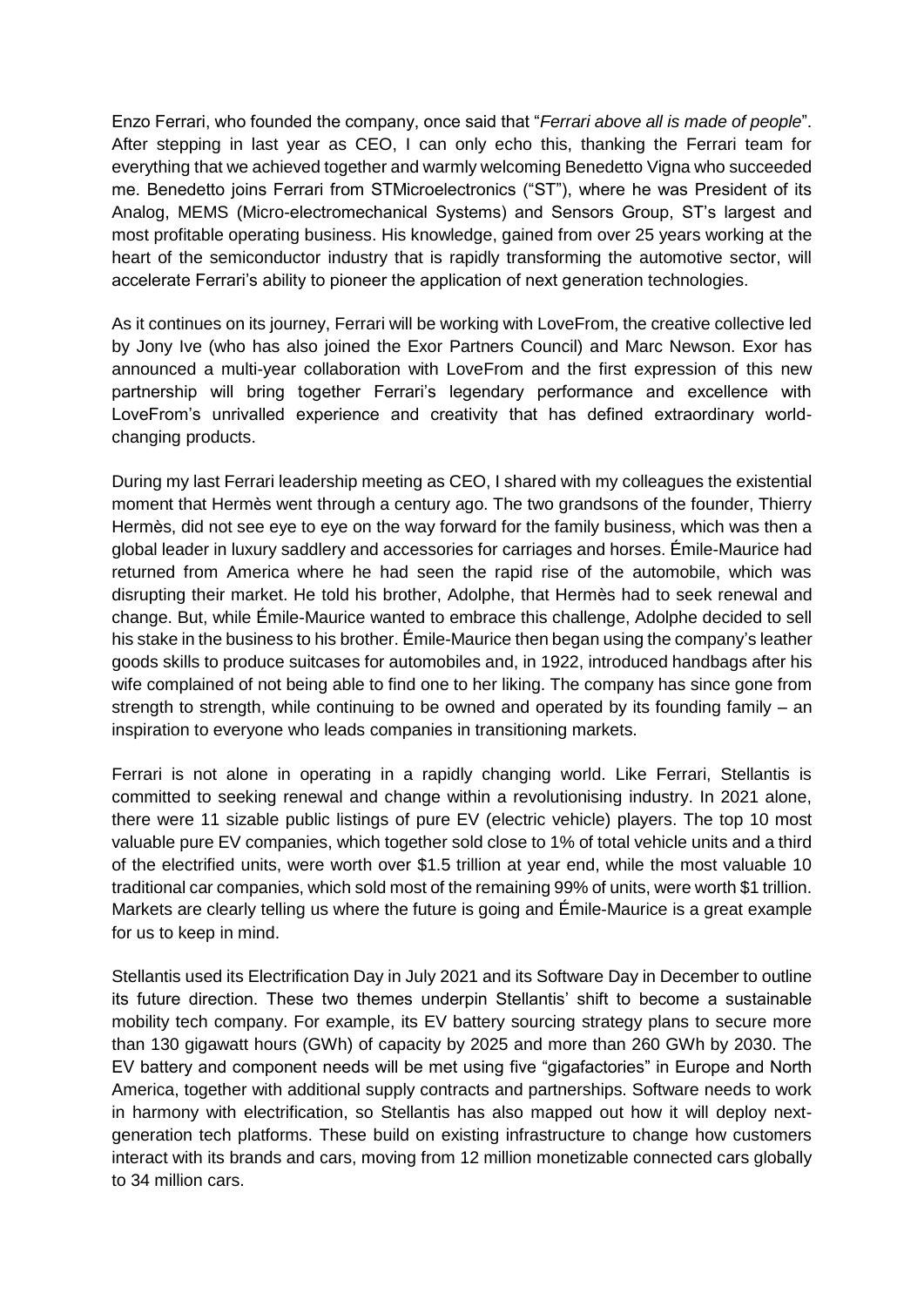In its inaugural year, Stellantis responded to the changes in its industry by launching more than 10 new models across its portfolio of 14 storied brands. Alongside this, it showed strong growth in EV sales, with the star being the Fiat 500 Electric. Under the leadership of its CEO, Carlos Tavares, and with the support of his leadership team and associates representing 170 different nationalities, it delivered an incredibly strong year, along with integrating the new company and managing a global semiconductor shortage. The company delivered  $\epsilon$ 152 billion in pro forma net revenues in 2021, an 11.8% pro forma adjusted operating income margin and a pro forma net profit of €13.4 billion.

In April 2021, we announced that we had entered into a consultation understanding with Peugeot 1810 aimed at strengthening the relations between the Agnelli and Peugeot families and to provide support for Stellantis and its long-term success. As founding families, we are proud of what has been achieved but even more excited about the future.

While 2021 represented an exciting year for several of our companies, others faced significant challenges. For Juventus the 2020/2021 season was turbulent both on and off the pitch. Like the rest of the sports and entertainment industry, the pandemic prevented fans from seeing their teams in action. In 2021, Juventus saw 50% of its games at the Allianz Stadium played behind closed doors with the remainder restricted by limited attendance mandates ranging between 1,000 attendees to 50% of capacity. This robbed the players of the energy that the crowd brings – something the former *bianconeri* player and Chairman Giampiero Boniperti, who sadly left us in 2021, knew well, observing that "*there is no greater gift than the love of the supporters*".

Unfortunately, the pandemic hit Juventus just as it was beginning to realise its new plan to grow the business using the €300 million capital increase decided at the end of 2019. The combination of the loss of revenues and the global transfer market falling from \$7.4 billion in 2019 to \$4.9 billion in 2021, led to a difficult first half of the 2021/2022 season with Juventus closing with a loss of €119 million. In response to this, Juventus developed a new plan and launched a capital increase of  $\epsilon$ 400 million that was approved in October 2021. These difficulties highlighted the structural weakness of the football industry in Italy and Europe. Andrea Agnelli, the Juventus Chairman, has, therefore, advocated for changes in the industry's structure and governance to make it more equitable and sustainable for all those who love this sport.

On the pitch, the Serie A title eluded our men's team, but the women's team continued their domestic dominance with a 4th consecutive *Scudetto*. The men were able, however, to win the Italian *Supercoppa* in January before going on to take the *Coppa Italia* in May. As we have learned, when performance is lacking, change is required, which is why we have appointed a new Board, CEO, Sporting Director, Coach and players. We have also ensured the company has sufficient time and resources to get back to the top on and off the pitch, which is the greatest desire of its passionate supporters and shareholders.

Like Juventus, Welltec endured 12 months of market turmoil in 2021. In addition, in April of last year, the company also had to handle a management transition when its founder and CEO Jørgen Hallundbæk retired and passed the reins to the COO Peter Hansen. In June 2021, together with 7-Industries, we then raised our joint participation to 95% to support Welltec in the next stage of its growth. In September 2021, on the back of positive Q2 activity and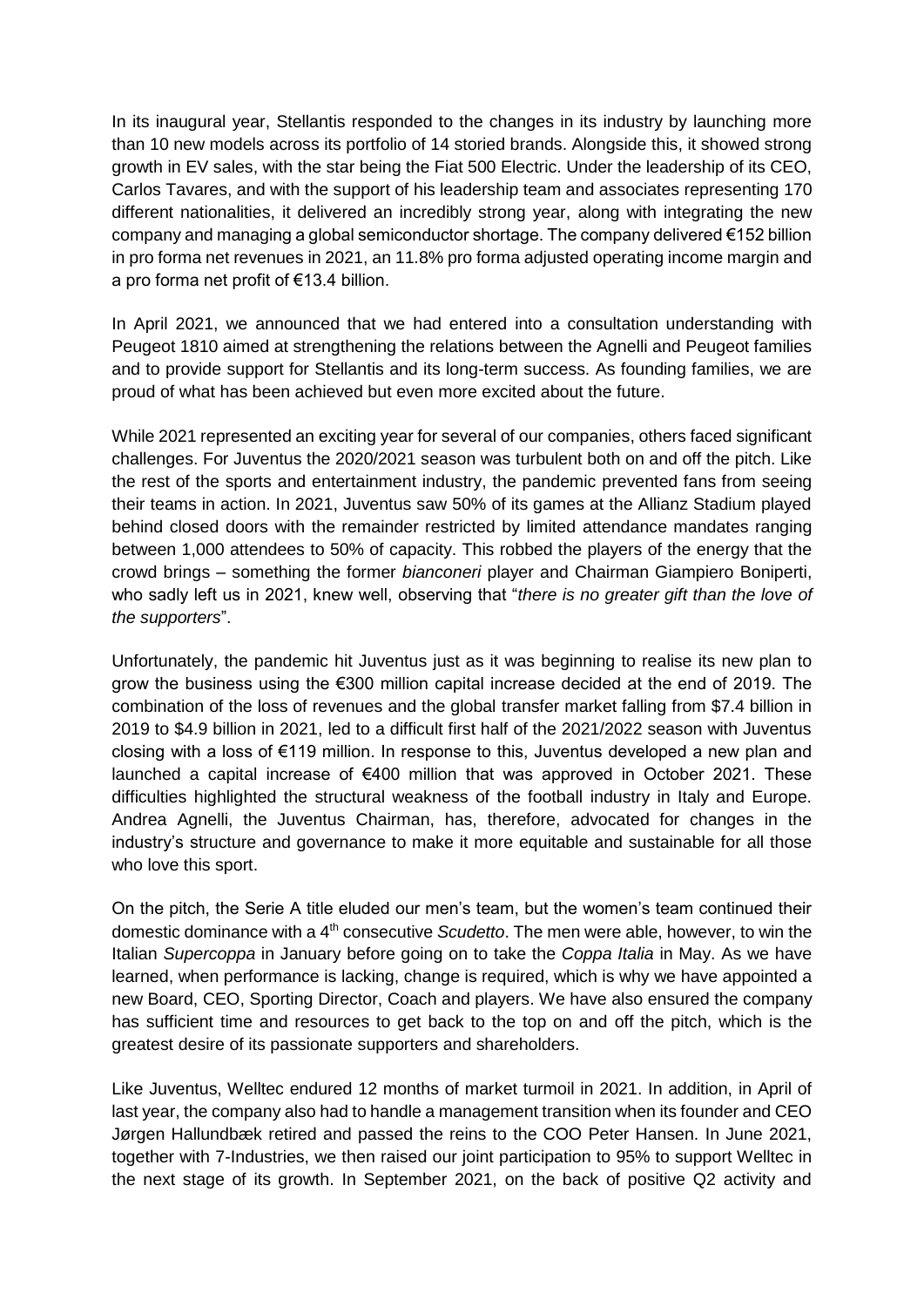improved market conditions, coupled with a \$52 million capital injection (to which we and 7- Industries subscribed, bringing Exor's total investment in Welltec to \$231.5 million), Welltec refinanced its outstanding \$340 million bond. Helped by an improvement in energy prices and activity, Welltec was able to end the year stronger than it started, delivering its first substantial net profit since 2014.

Despite the improving outlook, the company began 2022 with great sadness since it was marked by the loss of Welltec's founder. Jørgen Hallundbæk transformed the way the oil and gas sector operates through his invention of the Well Tractor, a robot that displaced conventional solutions, enhancing recovery rates and lowering environmental risks. By introducing new ideas into a complex and conservative industry, he was able to build a global technology company that embodied his entrepreneurial spirit and innovative thinking.

After facing several difficult years, we believe Welltec is well positioned to benefit from the strong multi-year cyclical recovery that we expect in the oil and gas sector, with demand remaining broadly stable for the next couple of decades. To match this, and to counter the natural production decline rate of oil fields, the sector will need to increase spending substantially from current depressed levels. We therefore look forward to supporting Welltec as it continues to develop new, safer and more sustainable solutions for the energy industry.

**ESG.** At our 2019 Investor Day, we promised that we would define our approach to ESG both across our companies and within Exor itself. We continued to develop this thinking throughout the COVID-19 pandemic and were delighted to share it with you at our latest investor day in November 2021.

Exor's purpose, as I shared near the beginning of this letter, is "*to build great companies*" and we believe that acting in a responsible way is a fundamental part of being a great company. Being responsible means not only aligning with best practices but also identifying clear priorities, setting data-driven targets, and raising the bar over time with the goal of achieving industry ESG leadership. Our companies today are at different stages of this ESG journey. CNH Industrial, for example, is already regarded as an ESG leader while here at Exor we have just started our journey.

The approach to ESG that we described in November will apply both to Exor itself and to our companies. This framework was challenging to develop as we needed something that reflected the diversity of the companies within our portfolio, while still being meaningful and ambitious. It is framed in three parts – first foundational elements, then our passions and finally our communication approach.

The foundational elements are the essential starting conditions that we expect all our companies to put in place regardless of their industry or size. We have then identified one passion within each of the ESG pillars that we intend to pursue both at Exor and through our companies. Within the Environmental pillar our focus is emissions reduction; within the Social pillar our focus is using education to decrease inequalities and promote innovation; and within the Governance pillar we are focusing on increasing diversity & inclusion. These passions are all material and they derive from our history since they represent topics we have traditionally tackled either at Exor or within our companies.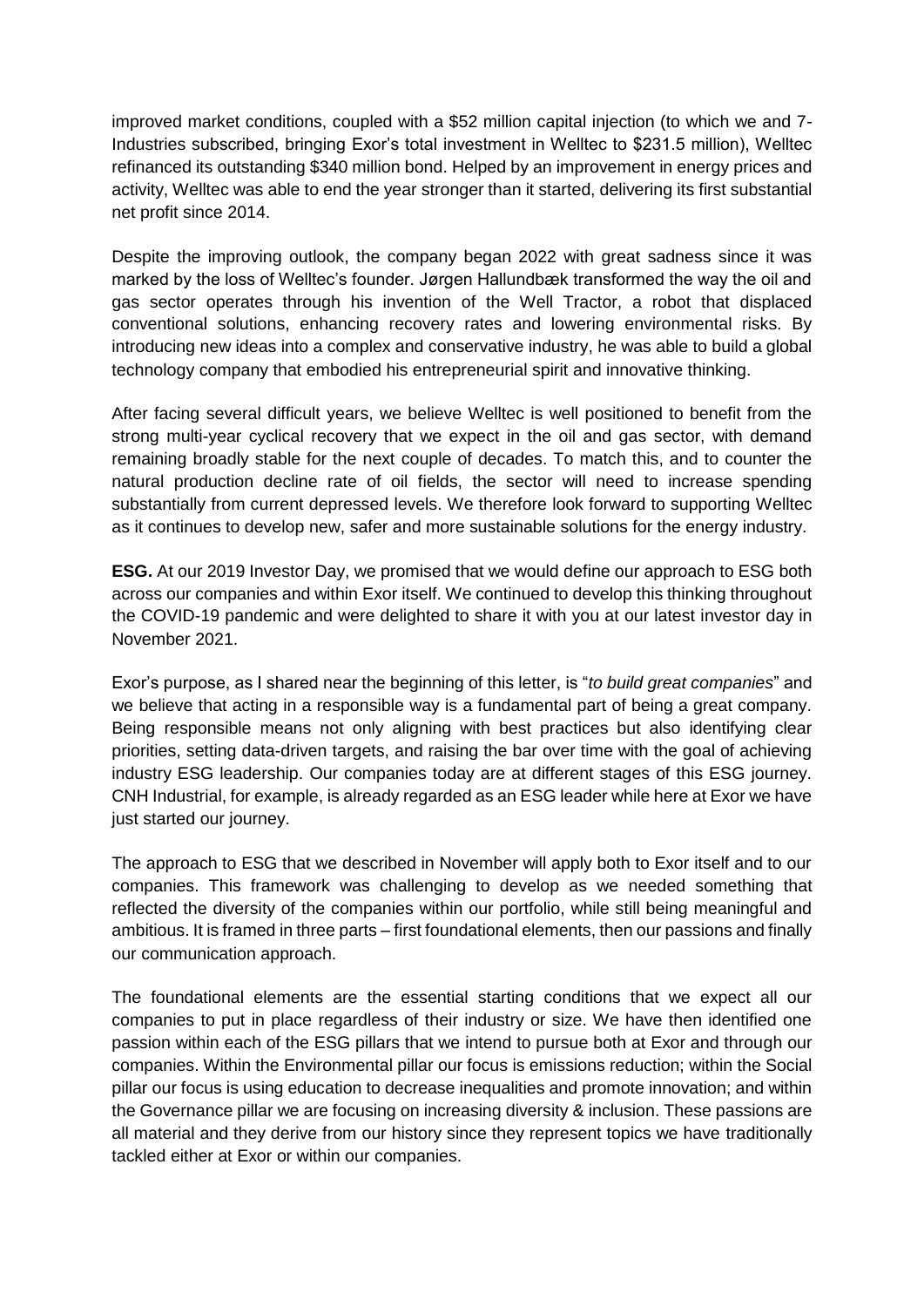When we presented this thinking to you in November, we described how we would communicate our progress on it against the UN's Sustainable Development Goals. We also set out the ESG commitments we were making at Exor and the ones we will encourage our companies to make. Our initial progress on these commitments is described in our Sustainability Report, which also contains the first greenhouse gas inventory of our company covering all our Scope 1, 2 and 3 emissions. We are now examining how we can reduce Exor's environmental impact before offsetting any remaining emissions to reach our goal of net zero emissions by 2025.

We have also made progress at Exor on our second passion – education – through our support to I4C (Innovation 4 Change), the innovation programme started in 2016 by *Collège des Ingénieurs* in collaboration with CERN Ideasquare. During this 5-month programme, the 60 young, talented and predominately STEM-based students develop innovative and scalable business ideas and solutions to help solve problems of social interest, with the ambition to generate a significant impact on the world in a medium-long term perspective. Each idea is launched by an industry partner who provides a challenge inspired by the United Nations Sustainable Development Goals (UN SDGs).



Alongside our work with I4C, we have also continued to partner with *Fondazione Agnelli* on efforts to decrease inequalities in educational outcomes. In the 2022/2023 academic year, we will be launching an initiative to reduce the gender gap in STEM subjects. This will focus on developing the spatial skills of primary school children through the use of building blocks as well as training teachers on how to remove gender bias from classrooms. On our third passion, diversity & inclusion, we have said we will maintain our 40/60 female/male gender balance and increase our inclusion. To do this we are considering diverse candidates for all new appointments and have been undertaking a number of activities to promote inclusion.

Our Board has strongly supported our thinking on ESG and we have a separate ESG Board Committee that will hold us accountable to our commitments and raise our aspirations. We are also conscious that ESG also represents a potential investment theme. Our recent investments in H2 Green Steel (large-scale green steel production in northern Sweden) and Treedom (certified B-Corp that directly finances agroforestry projects) have provided us with some interesting initial reflections on this emerging and evolving space.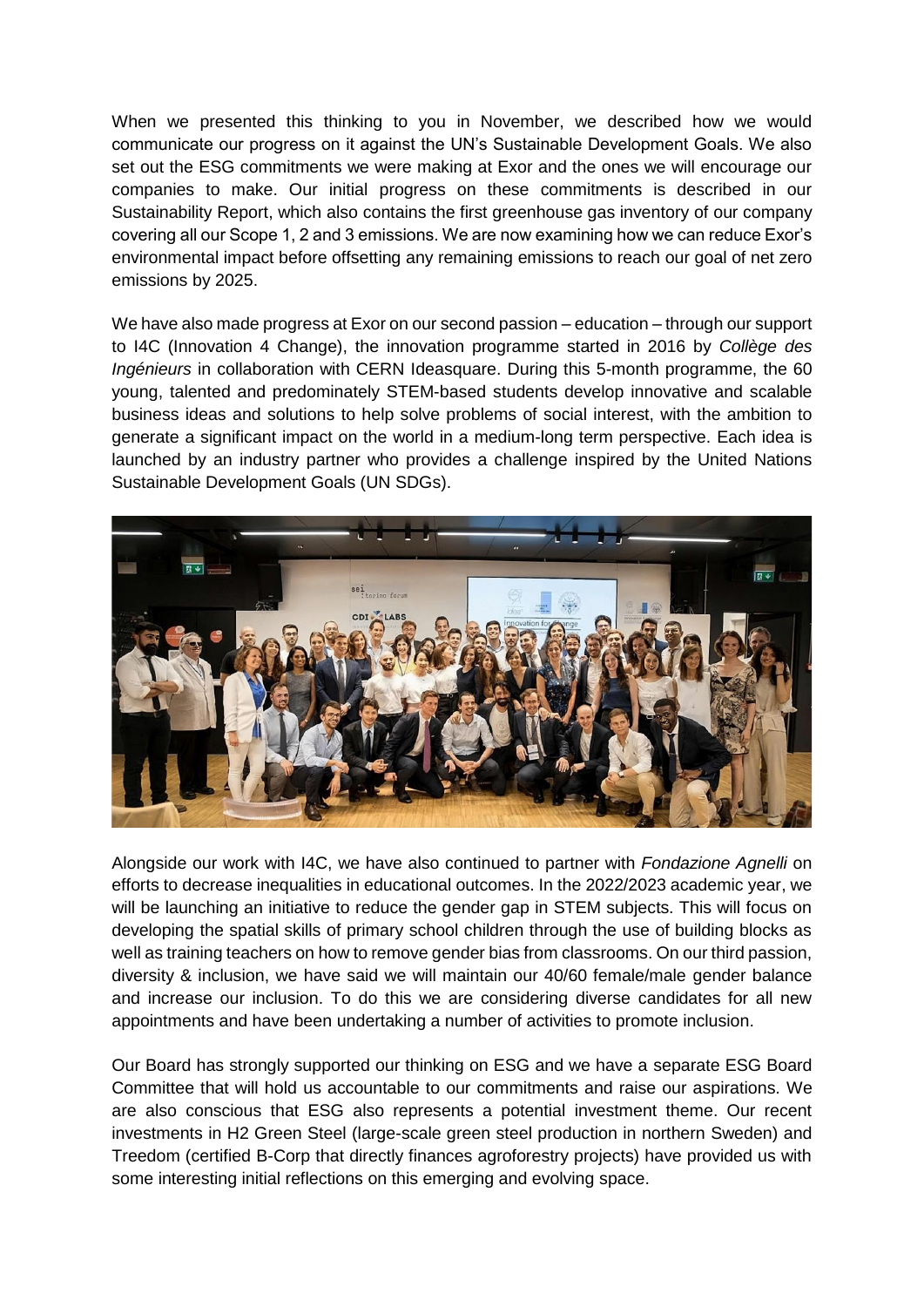# *Others (5.0% of GAV)*

At 31 December 2021, our largest allocation of capital outside of our companies is to Exor Seeds, an activity that I described in my letter to you last year. Seeds had a strong year in 2021 supported by the ongoing digital transformation across nearly every industry, in particular within our focus areas of mobility, fintech and healthcare. Since inception we have invested €380 million in 60 companies globally, split evenly between the U.S. and Europe, with ~10% in APAC and Latin America.

In 2021, 15 of our Seeds companies had up-rounds, and nearly half of our capital was deployed to double down on those that we believe will be long-term winners. Despite the fact that pre-IPO and later stage growth round dynamics are changing with fewer crossover investors, smaller round sizes, and modestly lower valuations, competition for high quality early-stage deals remains fierce. In times like these, founders have appreciated the value of our permanent capital, our purpose and values, and long history as owner operators. We remain nimble and continue to win more competitive deals from the relationships built with founders and other VC investors since our Seeds effort began in 2017.

We are happy that Diego Piacentini, the only executive to have held senior roles at both Apple (1987 to 1999) and Amazon (2000 to 2016) during their formative years, has joined us to chair Exor Seeds. He will support the Seeds team, as they continue to pursue our ambition of achieving a financial return in line with top quartile VCs while adding value to Exor companies (without playing the role of corporate VC), and creating a vetted pipeline of  $21<sup>st</sup>$  century Exor companies.

March 2022 marked the 5th anniversary of our public equities investment activity, which is steered by Matteo Scolari and his team. Since inception, the portfolio has delivered a cumulative gross return of 207.1% in USD or 24.7% annualized with no down years, thanks to hedging activity. In comparison, the performance of the MSCI World Total Return index over the same period was 81.5% or 12.5% annualized (with negative returns in 2018 and to date in 2022).

Through our investments in Canada-based Cameco and NexGen Energy, uranium was one of the main positive contributors to our performance in 2021. Cameco is the world's largest independent listed uranium company, while NexGen is developing the largest low-cost uranium project globally. We believe nuclear power will be instrumental in tackling the triple challenge of reducing energy poverty, electrifying industrial applications and replacing fossil fuels. As nuclear plants provide reliable and carbon-free baseload power, they are the ideal addition to intermittent renewable energy sources such as solar and wind. China has identified nuclear as a key technology to reduce its reliance on fossil fuels and is building dozens of new reactors. In the West, nuclear has been included in the EU's green taxonomy while the US has reinstated its commitment to carbon-free nuclear power.

While the demand picture is as bright as ever, the uranium industry is in a structural supply deficit. A decade of low prices has forced producers drastically to reduce their investments in production and exploration with Cameco suspending production at its largest mine, McArthur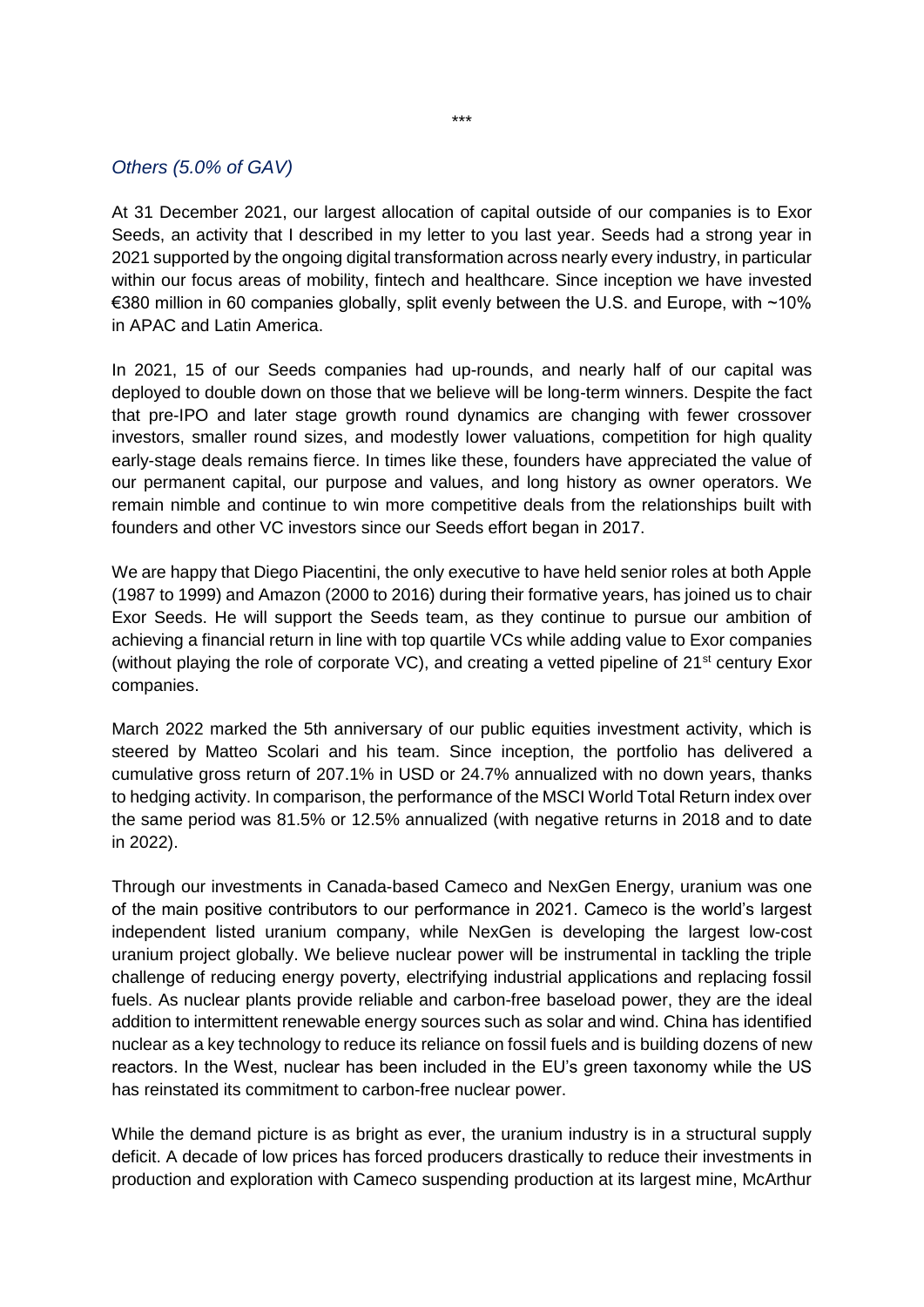River. Over the past year, utilities' increasing concerns around future supply security along with significant activity from financial investors have resulted in uranium prices almost doubling. However, in our opinion, prices will need to rise further to incentivize new projects, benefiting our investments since they enjoy sizable low-cost reserves.

The biggest detractor to performance in 2021 was our investment in Ocado, which was caught up in a protracted patent infringement challenge launched by a competitor. The increased uncertainty surrounding Ocado's intellectual property rights, combined with last year's poor performance of internet-related stocks, caused its shares to reverse most of the prior year's gains. However, Ocado recently scored two important victories in the US courts, reinforcing our view that the company's legal position is robust. We have taken this opportunity to add to our investment at what we believe are very attractive prices.

In 2021, we were excited to welcome Nikhil Srinivasan, who joined us from his role as CIO at PartnerRe, and his team into the Exor family. Nikhil's team will focus primarily on private markets, and although their investments are made on a global basis with a sector agnostic approach, there will be an Asia bias. They have, for example, already made an investment in TVS Supply Chain Solutions (TVS SCS), a business division of the diversified Indian conglomerate, TVS Group. TVC SCS has become a leading logistics player both at a national and global scale with a focus on three services verticals: integrated supply chain management, global forwarding solutions and last mile solutions. The business operates in over 50 countries with 18,000 employees and 300+ Fortune 1000 customers and is demonstrating strong growth with revenues of \$917 million in 2021 and an EBITDA margin of 8%-9% that has experienced a CAGR of 37% from 2005 to 2021.

In addition to the investments described above, we also had cash, cash equivalents and listed securities of €738 million at the end of 2021.

\*\*\*

#### **GROSS DEBT AT 31 DECEMBER 2021**

In 2021, we returned to the public market after two years, successfully pricing a €500 million 10-year bond. We were able to benefit from a stable market window and found strong investor demand, achieving the lowest bond yield and coupon ever for Exor (0.971% and 0.875% respectively). In conjunction with the new issuance, we also announced an offer to repurchase our 2022 and 2024 bonds in cash, repurchasing €298 million in aggregate.

At 31 December 2021, the majority of our gross debt of €4.3 billion was made up of bonds of €4.1 billion (of which 59% public bonds and 41% private placements) with an average maturity of  $\sim$ 7 years and an average cost of  $\sim$ 2.4%. In addition, we had a €150 million term loan with maturity in 2024, available committed credit lines for €385 million, and uncommitted credit lines for €545 million, all of which were undrawn.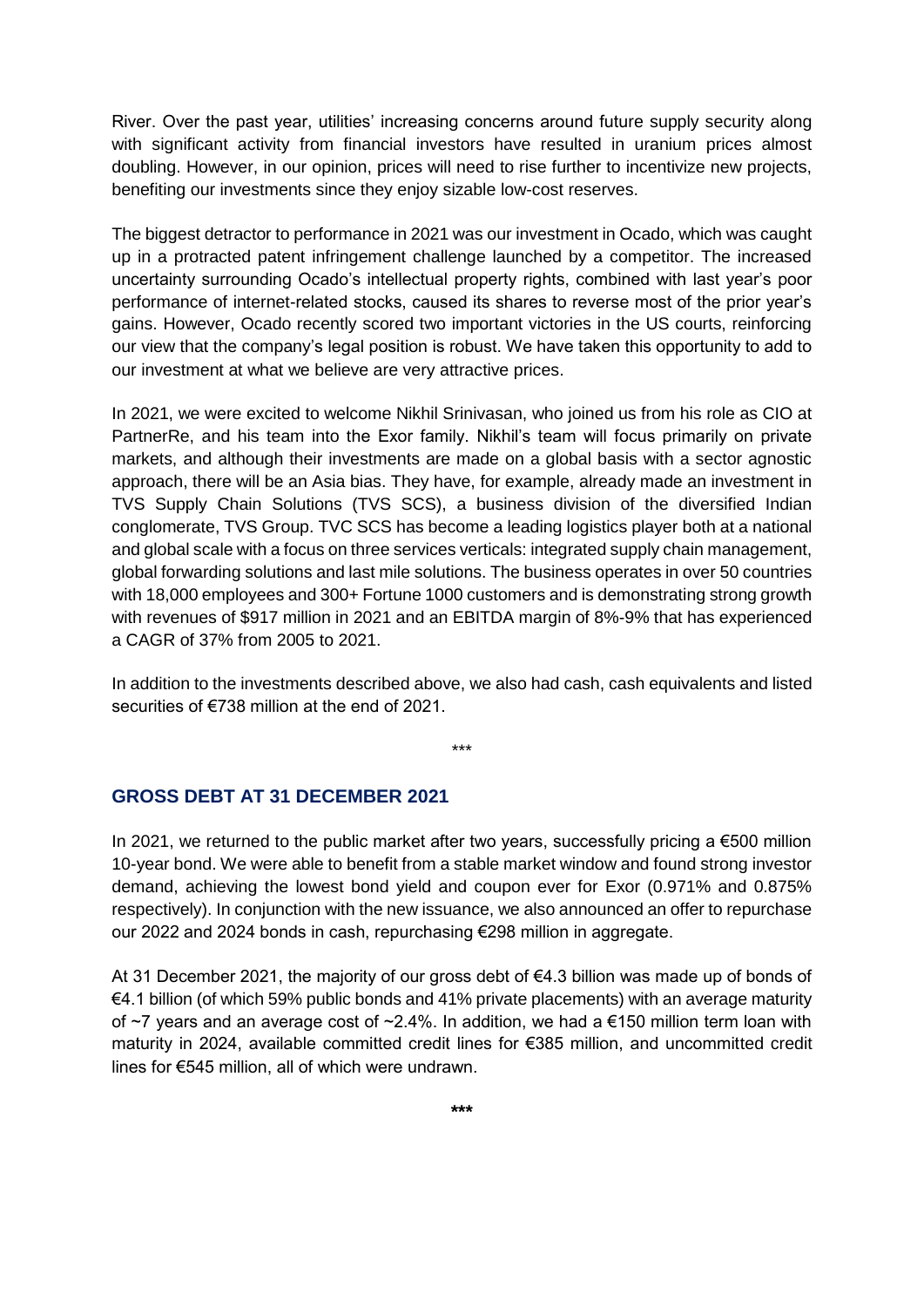### **2022**

We started 2022 with the listing of Iveco Group on 3<sup>rd</sup> of January. Iveco Group was spun out of CNH Industrial and contains its truck, speciality vehicle and engine businesses. As CNH Industrial explained in its Investor Day in 2019, Iveco Group faces very different competitive markets, customers and challenges than the rest of its businesses and, as a stand-alone company, will benefit from separate leadership and focus.

Although Iveco Group is a new company, it can trace its origins back to 1903 when Fiat produced its first commercial vehicle, the 24HP. The name Iveco was born in 1975 as the acronym for Industrial Vehicles Corporation following the merger of five truck companies within Fiat – the Italian group of Fiat, OM and Lancia, the French Unic and the German Magirus Deutz. Further European consolidation occurred near the end of the 1980s when Iveco acquired Ford Truck (UK), Astra (Italy) and Pegaso (Spain).

Guided by a strong and talented management team led by Gerrit Marx, the 34,000 employees of Iveco Group are embracing their future as a more focused company that can move from its 2021 net industrial revenues of €12.7 billion to its target range of €16.5 billion – €17.5 billion by 2026.

Following the spin-off of Iveco Group, CNH Industrial is focussed on becoming the pre-eminent manufacturer of leading-edge equipment for the world's agriculture and construction workers. The acquisition of Raven Industries, a leader in precision agriculture technology, for \$2.1 billion was a bold decision that highlighted CNH Industrial intention to combine strong autonomous and precision agtech innovation capabilities with its existing strong equipment technologies. I look forward to spending more time on CNH Industrial's ambitious future in next year's Letter to Shareholders.